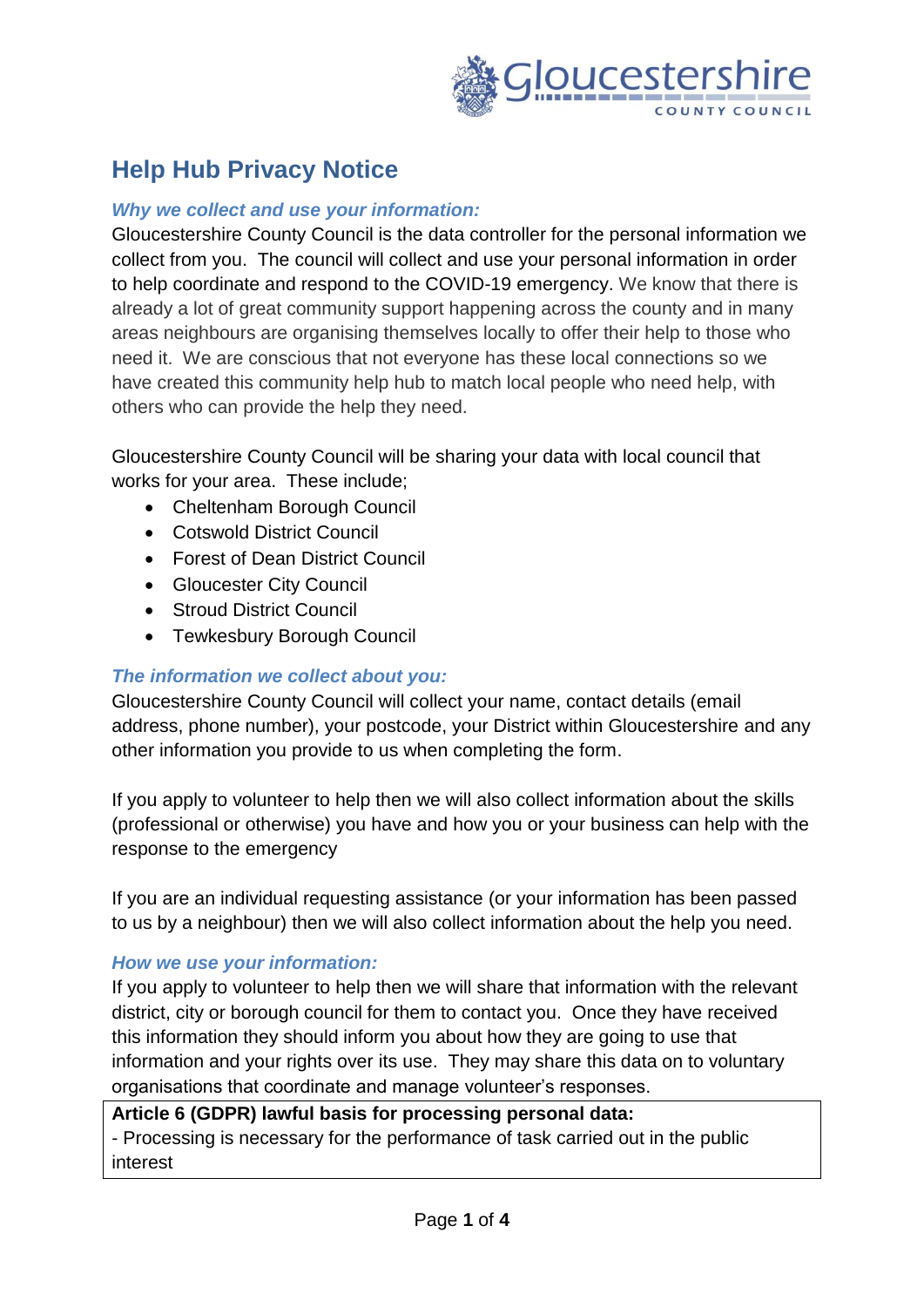If you have asked for help (or your information has been passed to us by a neighbour) we will match the information you provide with our own data to check that you are not already receiving social care services from us. If you are it may be more appropriate for Gloucestershire County Council to help you. This is done as part of our public task. The District council that receives your information may pass this information on to voluntary organisations so they can coordinate volunteers to help you.

### **Article 6 (GDPR) lawful basis for processing personal data:**

- Processing is necessary for the performance of task carried out in the public interest

**Article 9 (GDPR) lawful basis for processing special category personal data:**

- Processing is necessary for the provision and/or management of health and/or social care systems

We will also use your data to better understand the services we provide and to help us build those services for the future. We may also use your data to identify if our services are fulfilling our legal obligations.

### *How long we keep your information for:*

If you are applying to be a volunteer then we will retain your information for up to a year after the final day in which volunteers are necessary. There may be a legal reason for us to keep it longer, such as if legislation requires us to.

If you require assistance then your data may need to be kept for longer than a year if you are already known to the council's social care services. To find further information on how long we keep your information, you can read out retention and disposal schedule at [www.gloucestershire.gov.uk/retention.](http://www.gloucestershire.gov.uk/retention)

If you would like to know how long the District we share your data with keeps your information then you should contact their data protection officer.

### *Your rights:*

### **Access to your information:**

You have the right to request a copy of the information we hold about you. If you would like a copy of some or all of your personal information, please visit our website using the link below:

[http://www.gloucestershire.gov.uk/council-and-democracy/data](http://www.gloucestershire.gov.uk/council-and-democracy/data-protection/requesting-access-to-your-personal-information/)[protection/requesting-access-to-your-personal-information/](http://www.gloucestershire.gov.uk/council-and-democracy/data-protection/requesting-access-to-your-personal-information/)

### **Correction of inaccurate information:**

You have the right to request that the council correct information that you believe is inaccurate or incomplete. You may not always be able to change the information.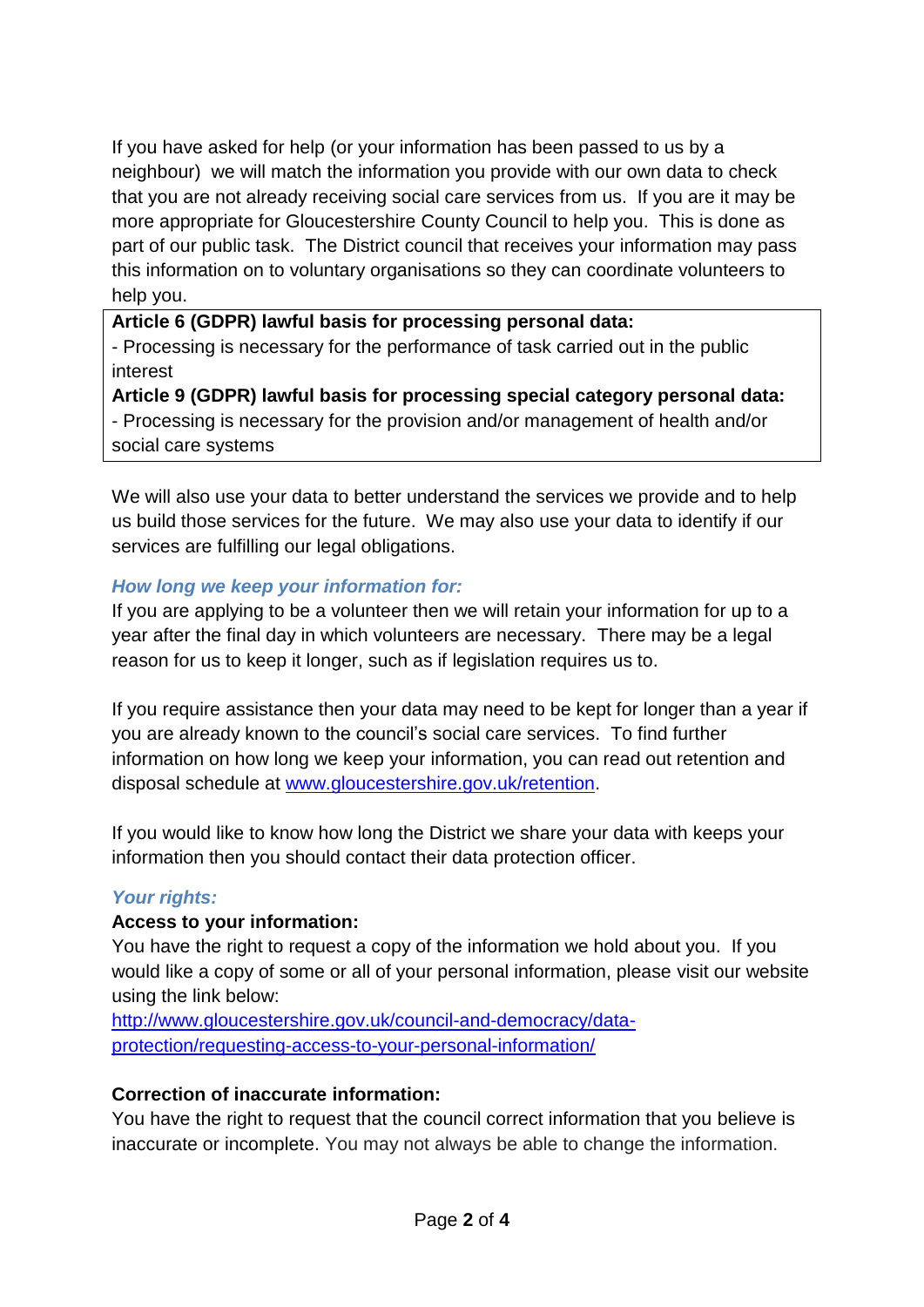However, we will correct factual inaccuracies and may include your comments in the records.

# **The right to be forgotten (erasure):**

You have the right to request that the council delete your information when there is no compelling reason for us to continue using it. Please be aware that in certain situations we are still allowed to keep and use your information, even when you request that it should be erased.

# **The right to object:**

You have the right to object to us using your information if you feel we have used it outside the remit of our public tasks or when you have received marketing from us. Please be aware that in certain situations we are allowed to still use your information if there are compelling legitimate grounds to do so.

### **How to contact us:**

Please contact us if you have any questions about this privacy notice:



# **By email:**

communications@gloucestershire.gov.uk



# **In writing:**

Communications Team, Gloucestershire County Council First Floor, Block 4(a) Shire Hall, Westgate Street Gloucester GL1 2TG



# **By telephone:**

01452 427554

### **Using your rights:**

If you wish to use any of these rights, please contact us using one of the methods below:



#### **Online:**

[https://www.gloucestershire.gov.uk/council-and-democracy/data](https://www.gloucestershire.gov.uk/council-and-democracy/data-protection/your-information-rights/)[protection/your-information-rights/](https://www.gloucestershire.gov.uk/council-and-democracy/data-protection/your-information-rights/)



### **In Writing:**

Information Management Service Gloucestershire County Council First Floor, Block 4(a) Shire Hall, Westgate Street **Gloucester** GL1 2TG